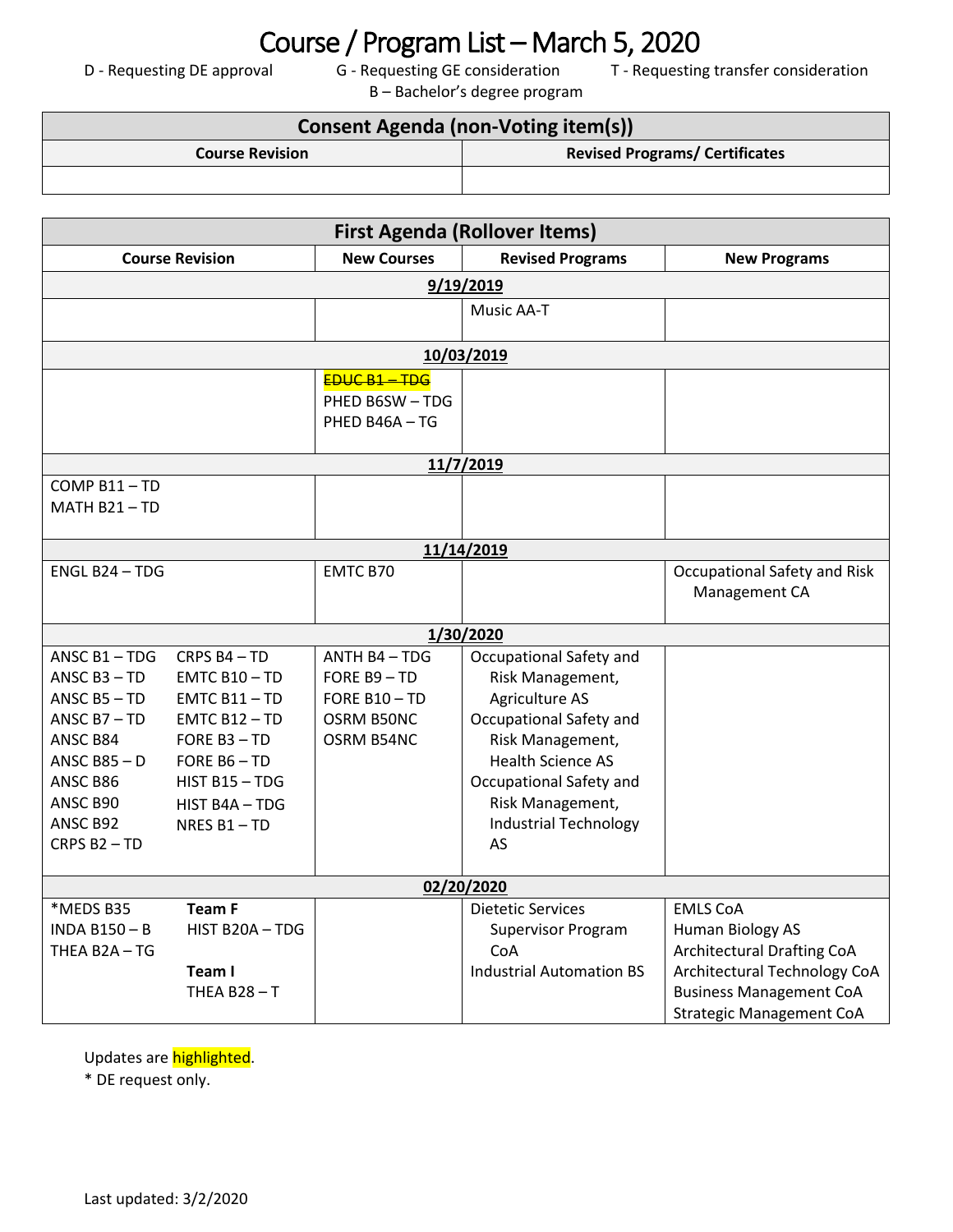B – Bachelor's degree program

T - Requesting transfer consideration

| First Agenda $-3/5/2020$<br>Team Reviews Due before 3/12/2020 |                          |                                             |                                                  |  |  |  |
|---------------------------------------------------------------|--------------------------|---------------------------------------------|--------------------------------------------------|--|--|--|
|                                                               | <b>Program Revisions</b> | <b>New Programs</b>                         |                                                  |  |  |  |
|                                                               |                          | Athletic Coaching CoA<br>Police Academy CoA |                                                  |  |  |  |
|                                                               |                          | POST Specialized Training CoA               |                                                  |  |  |  |
|                                                               |                          | <b>Basic Internet Skills CDCP</b>           |                                                  |  |  |  |
|                                                               |                          | <b>Basic Office Skills CDCP</b>             |                                                  |  |  |  |
|                                                               |                          | <b>Basic Office Software Skills CDCP</b>    |                                                  |  |  |  |
|                                                               |                          | <b>Beginning Computer Skills CDCP</b>       |                                                  |  |  |  |
|                                                               |                          | <b>Customer Relations CDCP</b>              |                                                  |  |  |  |
|                                                               |                          |                                             | Digital Marketing for Small Business CDCP        |  |  |  |
|                                                               |                          | Entrepreneurship CDCP                       |                                                  |  |  |  |
|                                                               |                          | <b>Powerful Presentation CDCP</b>           |                                                  |  |  |  |
|                                                               |                          |                                             | <b>QuickBooks Basics for Small Business CDCP</b> |  |  |  |
|                                                               |                          |                                             | Recruiting and Managing Employees CDCP           |  |  |  |
|                                                               |                          | Sales Techniques CDCP                       |                                                  |  |  |  |
|                                                               | <b>Course Revisions</b>  | <b>New Courses</b>                          |                                                  |  |  |  |
| <b>Team A</b>                                                 | Team I                   | <b>Team B</b>                               | <b>Team D</b>                                    |  |  |  |
| FIRE B25C-TD                                                  | FORE B7-TD               | EDUC B7A-TD                                 | FORE B8-TD                                       |  |  |  |
| FIRE B26G $-$ T                                               | NRES B <sub>2</sub> - TD | FORE B11-TD                                 | PSPA B74                                         |  |  |  |
| THEA B12A-TG                                                  | SPAN B3-TDG              | PSPA B70                                    | PSPA B75A                                        |  |  |  |
| <b>Team H</b>                                                 | <b>Team E</b>            | Team C                                      | <b>Team E</b>                                    |  |  |  |
| FORE B1-TD                                                    | SPAN B4-TDG              | FORE B12-TD                                 | PSPA B75B                                        |  |  |  |
| FORE B2-TDG                                                   |                          | PSPA B71                                    |                                                  |  |  |  |
| FORE B5-TD                                                    |                          | PSPA B73                                    |                                                  |  |  |  |
|                                                               |                          |                                             |                                                  |  |  |  |
| <b>DE Assignments</b>                                         |                          |                                             |                                                  |  |  |  |
|                                                               | <b>Course Revisions</b>  |                                             | <b>New Courses</b>                               |  |  |  |
| FIRE B25C-TD                                                  | NRES B <sub>2</sub> - TD | EDUC B7A-TD                                 |                                                  |  |  |  |
| FORE B1-TD                                                    | SPAN B3-TDG              | FORE B8-TD                                  |                                                  |  |  |  |
| FORE B5-TD                                                    | SPAN B4-TDG              | FORE B11-TD                                 |                                                  |  |  |  |
| FORE B7-TD                                                    |                          | FORE B12-TD                                 |                                                  |  |  |  |
| <b>GE Assignments</b>                                         |                          |                                             |                                                  |  |  |  |
|                                                               | <b>Course Revisions</b>  |                                             | <b>New Courses</b>                               |  |  |  |
| FORE B2-TDG                                                   | THEA B12A-TG             |                                             |                                                  |  |  |  |
| SPAN B3-TDG                                                   |                          |                                             |                                                  |  |  |  |
| SPAN B4-TDG                                                   |                          |                                             |                                                  |  |  |  |

\* DE request only.